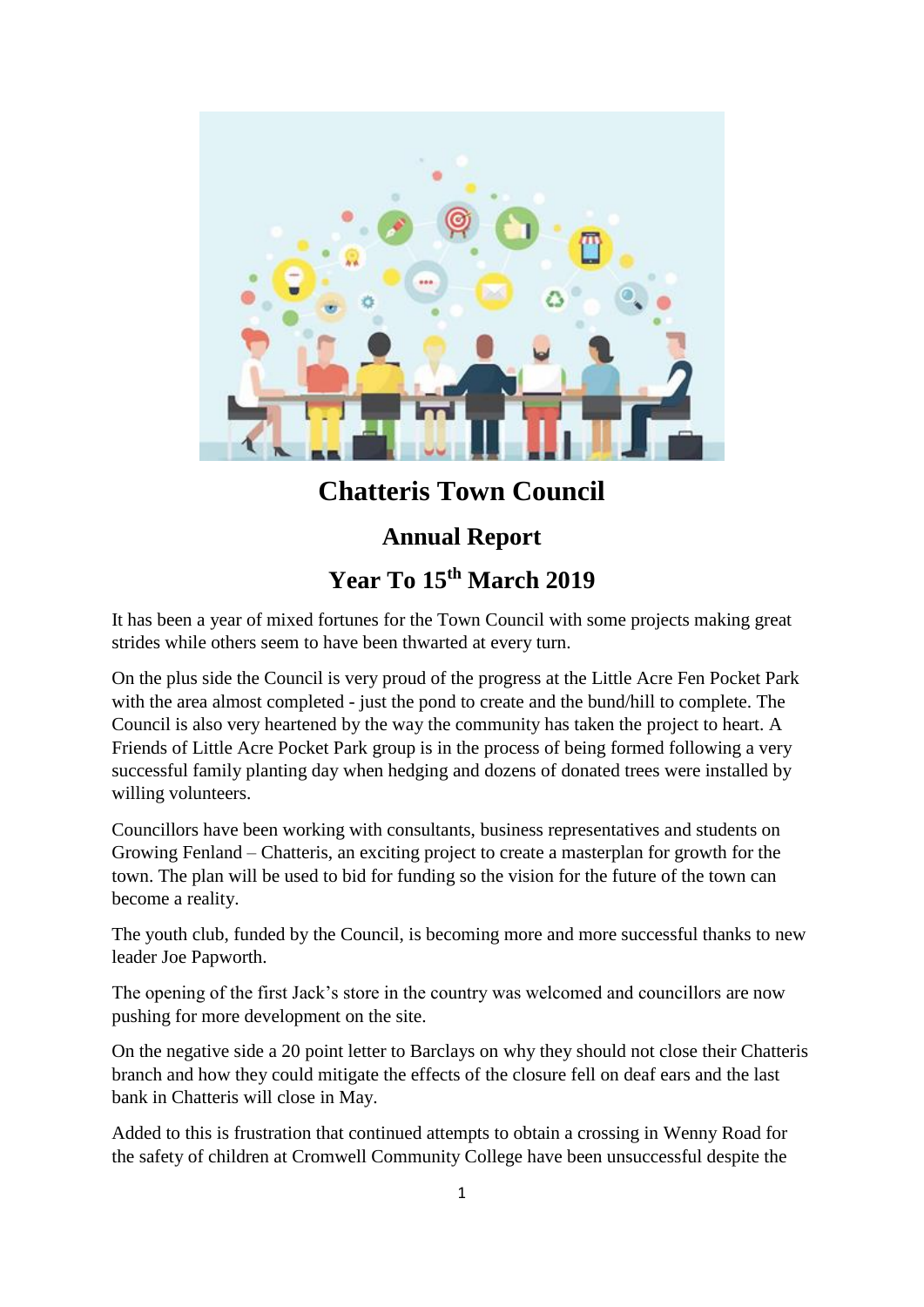plans to convert the school to the first 4 to 18 years school in the county. The fight will, however, continue.

During the year the Council also:

- a) Agreed to fund new Traffic Regulation Orders for parking and no parking areas in Huntingdon Road.
- b) Funded new litter bins.
- c) Agreed to launch a Green Dog Walkers scheme.
- d) Launched a shuttle bus service to Ely using the money given to FACT by the developers of the Tesco site. Unfortunately the service was not well used but new services will shortly be operating.
- e) Helped persuade FDC to allow Lloyds mobile bank to use Furrowfields Car Park.
- f) Drew the MP's attention to a lack of investment in Chatteris, a lack of development and poor promotion of the town.
- g) Helped to organise another very successful Midsummer Festival despite record temperatures. New features included a pamper evening and a foam canon.
- h) Requested an appraisal of the Chatteris conservation area.
- i) Improved security at the museum and council chambers to enable the museum to secure long term loans from the British Museum.
- j) Raised grave concerns about the impact on the A142 from future plans for sand and gravel extraction.
- k) Agreed, if required, to help fund the Bikeability scheme.
- l) Launched a new Town Council Facebook page.
- m) Gave out grants totalling almost £3,000 to smaller organisations in the town whilst also supporting larger organisations such as the Christmas Lights, the King Edward Centre, In Bloom and the Museum.
- n) Organised and funded the ever popular Summer Fun shows in August.
- o) Marked the end of World War I by joining the national commemorations "Battles Over" and lighting the beacon.
- p) Agreed to join with neighbouring parishes in the push for better bus services.
- q) Asked the police to look into problems with ASB by motorcyclists and parking issues.
- r) Made recommendations on disabled parking bay applications.
- s) The Mayor and Clerk met with County Officers to discuss a new transport strategy for Fenland.
- t) Supported FDC's suggestions for improvements to Furrowfields Car Park to cut down on ASB driving.
- u) Received regular updates from Fenland District Council.
- v) Helped to fund two reading schemes.
- w) Supported the creation of new Footpath 32.
- x) Complained about overgrown footpaths and open spaces.
- y) Worked with Cromwell Community College to ensure the future of the All Weather Pitch.
- z) Councillors attended planning training, a local councils' conference and a meeting to discuss plans for a memorial for crash victims of World War II.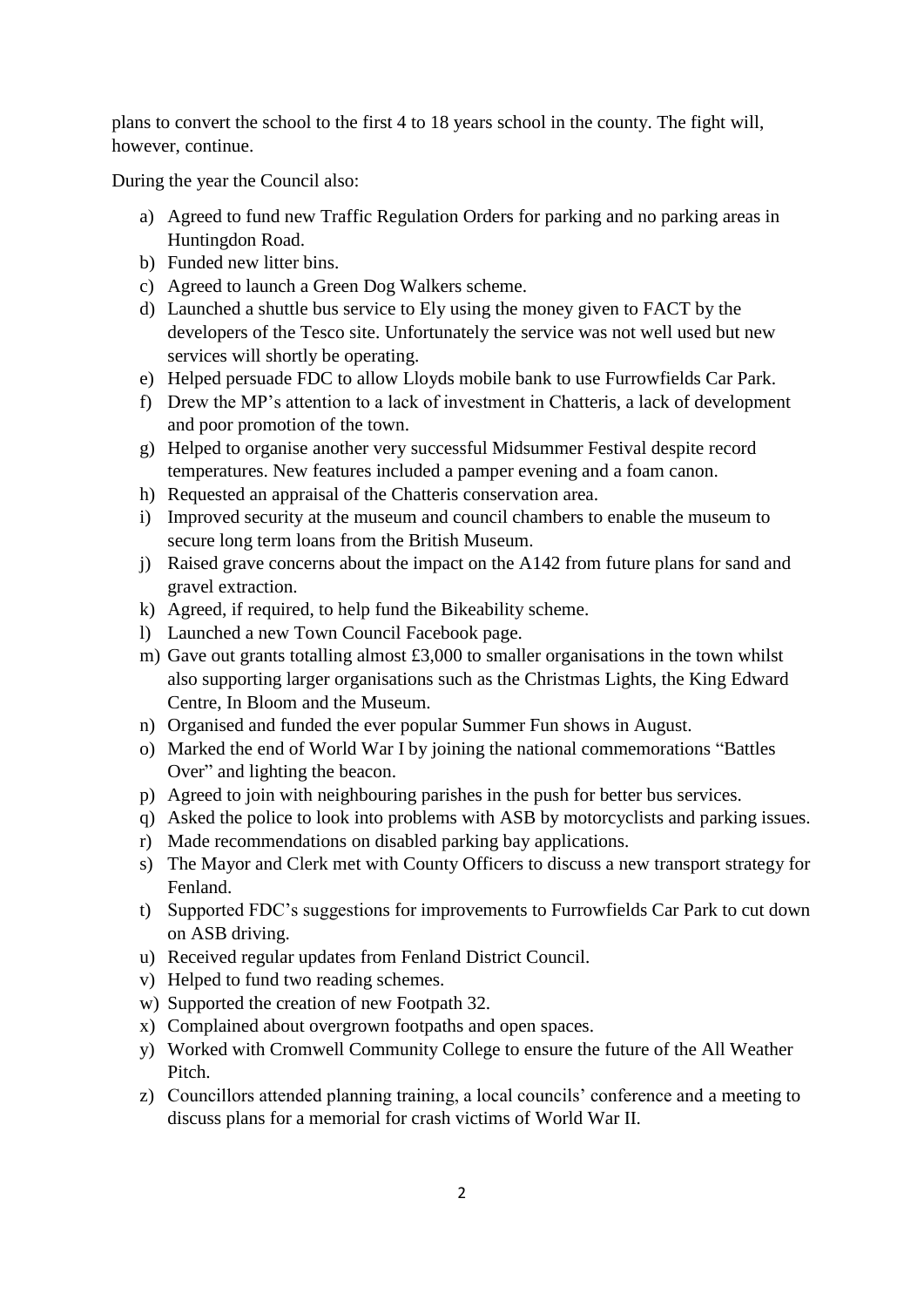## **The Council**

Cllr Bill Haggata was re-elected Mayor for a third term in May 2018 and represented the Council at all the events in Chatteris he was invited to attend. He also attended many events outside the town not to mention many meetings about the future of Chatteris. Cllr James Carney was re-elected Deputy Mayor for a third term and supported the Mayor.

To date this year there have been 11 meetings of the full council plus an extra ordinary meeting and shown below is the number of meetings Councillors attended. Several members also attended monthly meetings of the planning and leisure working groups and councillors represented the Council on numerous outside bodies.

| L Ashley    |    | I Benney  |    |
|-------------|----|-----------|----|
| A Carney    |    | J Carney  |    |
| A Hay       | 10 | W Haggata | 12 |
| P Murphy    | 10 | F Newell  | 11 |
| K Patterson |    | J Smith   | 12 |
| I Taylor    |    |           |    |

As a result of non-attendance Cllr J Burrow was disqualified from the Council but his position was not filled as there was less than six months until the elections.

Planning: The Council's planning working group and the Council made recommendations to Fenland District Council and Cambridgeshire County Council on 78 new and revised planning applications (a reduction on previous years).

Leisure: The leisure working group has been very busy with the Little Acre Fen Pocket Park project, implementing suggestions raised in the town/community plan, planning the annual town meeting, the community bus project and the Church meadow project. Up until his retirement they also communicated regularly with Mr Bob Ollier (FDC's open spaces manager) to discuss the maintenance of and improvements to recreation grounds and green spaces in the town.

Open Forum: The Town Council meets on the first Tuesday of every month and the first 15 minutes are an Open Forum for members of the public to raise issues. Matters raised during the year have included:

Concerns about empty shops in the High Street.

A request for a zebra crossing outside Cromwell Community College.

The lack of a consistent policy on upvc windows in the conservation area and in listed buildings.

Traders hoping to open a new tea room.

Concerns about FACT and the use of the Tesco money for a bus service.

The unfairness of charity shops not paying business rates.

Problems of motorbikes and quad bikes illegally accessing land and riding in a dangerous manner through the town.

The blocking of a public footpath.

Speakers: Speakers at Council, leisure and planning meetings have included: Sgt Richard Lugg, PCSO Dawn Rae and Pc Jacob Reeves of the Neighbourhood Policing